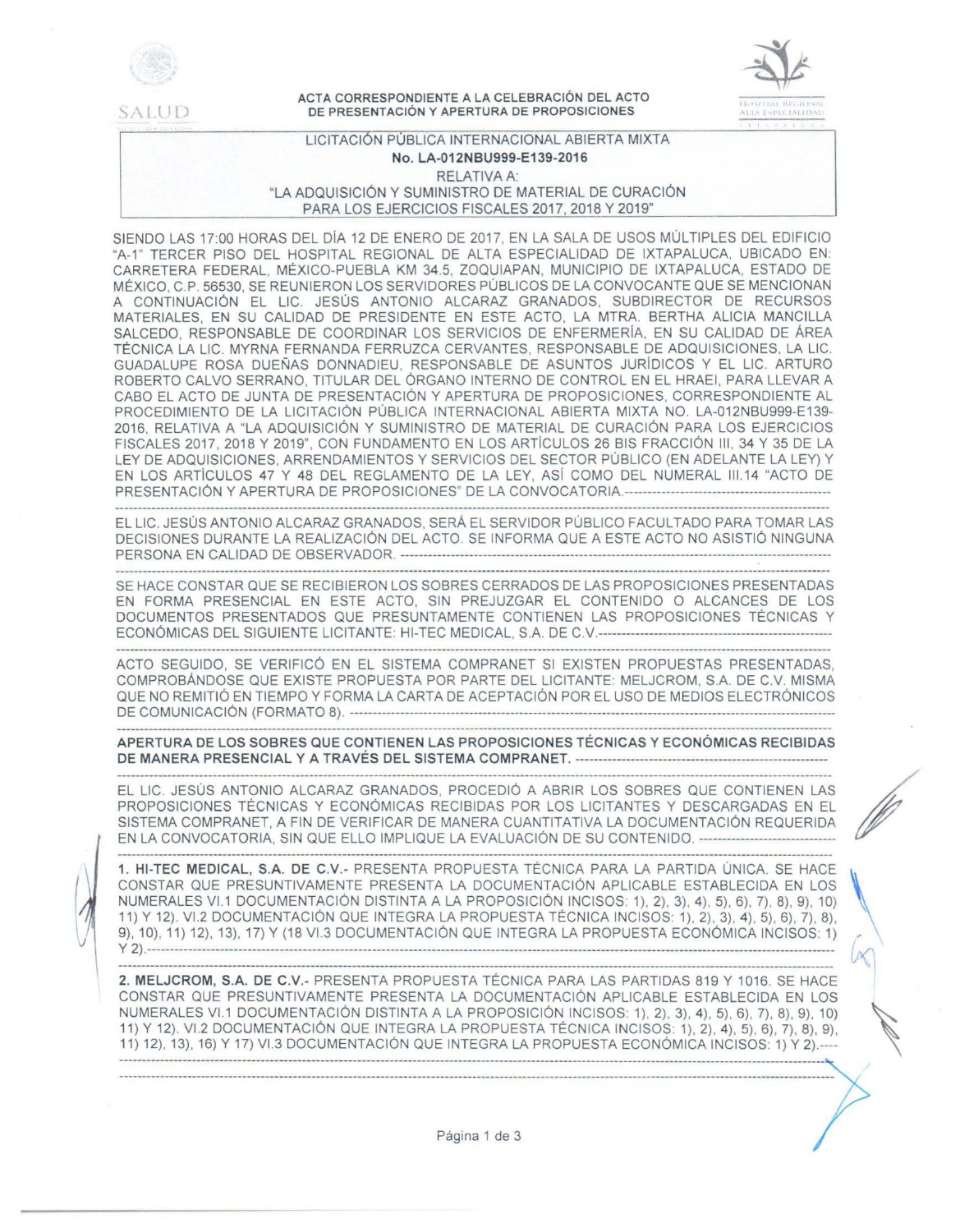

V

#### ACTA CORRESPONDIENTE A LA CELEBRACIÓN DEL ACTO DE PRESENTACIÓN Y APERTURA DE PROPOSICIONES



 $\mathcal{A}$ 

## LICITACIÓN PUBLICA INTERNACIONAL ABIERTA MIXTA No. LA-012NBU999-E139-2016 RELATIVA A: "LA ADQUISICIÓN Y SUMINISTRO DE MATERIAL DE CURACIÓN PARA LOS EJERCICIOS FISCALES 2017, 2018 Y 2019"

LO ANTERIOR, CONSTA EN EL FORMATO 3 MEDIANTE EL CUAL SE VERIFICO LA DOCUMENTACIÓN PRESENTADA POR LOS LICITANTES, MISMA QUE FORMARA PARTE DEL EXPEDIENTE DE LA LICITACIÓN, LA CUAL CUMPLE CON LO DISPUESTO POR EL ARTÍCULO 48 FRACCIÓN 1 DEL REGLAMENTO.------------------------- 

EL LIC. JESÚS ANTONIO ALCARAZ GRANADOS, INDICA QUE SE HIZO LA ENTREGA A LOS LICITANTES DEL ACUSE DE RECIBIDO DE LA DOCUMENTACIÓN ENTREGADA E INFORMA A LOS ASISTENTES QUE LAS PROPOSICIONES SERÁN EVALUADAS DE FORMA CUALITATIVA PARA LA EMISIÓN DEL FALLO, DE CONFORMIDAD CON LO SEÑALADO EN EL ARTÍCULO 48 FRACCIÓN 11Y111 DEL REGLAMENTO.--------------------

LECTURA DE LAS PROPUESTAS QUE INTEGRAN LAS PROPUESTAS ECONÓMICAS, ASÍ COMO EL IMPORTE TOTAL DE SUS PROPOSICIONES PRESENTADAS EN ESTE ACTO. ------------------------------------------------------------

EL LIC. JESÚS ANTONIO ALCARAZ GRANADOS, CON FUNDAMENTO EN LOS ARTÍCULOS 35 FRACCIÓN 111 DE LA LEY Y 47 PENÚLTIMO PÁRRAFO DE SU REGLAMENTO DA LECTURA A LA SUMATORIA TOTAL DE LOS PRECIOS UNITARIOS QUE INTEGRAN LAS PROPUESTAS ECONÓMICAS, POR LO QUE SE ADJUNTAN A LA PRESENTE COPIA DE LAS PROPUESTAS PRESENTADAS.-------------------------------------------------------------------------

| LICITANTE                    | MONTO TOTAL DE SU PROPUESTA SIN I.V.A.                                                                     |  |
|------------------------------|------------------------------------------------------------------------------------------------------------|--|
| MELJCROM, S.A. DE C.V.       | \$65,980.00<br>(SESENTA Y CINCO MIL NOVECIENTOS OCHENTA<br>PESOS 00/100 M.N.)                              |  |
| HI-TEC MEDICAL, S.A. DE C.V. | \$9,136,661.17<br>(NUEVE MILLONES CIENTO TREINTA Y SEIS MIL<br>SEISCIENTOS SESENTA Y UN PESOS 17/100 M.N.) |  |

A FIN DE OTORGAR MAYOR TRANSPARENCIA AL PRESENTE ACTO DE PRESENTACIÓN Y APERTURA DE PROPOSICIONES LA MTRA. BERTHA ALICIA MANCILLA SALCEDO, RESPONSABLE DE COORDINAR LOS SERVICIOS DE ENFERMERIA, TITULAR DEL ÁREA TÉCNICA, ASI COMO LA C MARTHA CALDERÓN DE LA HERAS, REPRESENTANTE DE LA EMPRESA Hl-TEC MEDICAL, S.A. DE C.V. RUBRICARON TODOS Y CADA UNO DE LOS DOCUMENTOS PRESENTADOS Y QUE FORMARÁN PARTE DEL EXPEDIENTE CORRESPONDIENTE, DE CONFORMIDAD CON LO ESTABLECIDO EN EL ARTÍCULO 35 FRACCIÓN 11 DE LA LEY. ---•-------------------------------------------------------------------------------------------------------------------------------------------------

SE HACE CONSTAR QUE PARA EFECTOS DE LA EMISIÓN DEL FALLO, EL LIC. JESÚS ANTONIO ALCARAZ GRANADOS, ENTREGARÁ A LA MTRA. BERTHA ALICIA MANCILLA SALCEDO, RESPONSABLE DE COORDINAR LOS SERVICIOS DE ENFERMERÍA LAS OFERTAS TÉCNICAS DESCARGADAS Y PRESENTADAS EN ESTE ACTO, A EFECTO DE QUE EN SU CALIDAD DE ÁREA TÉCNICA Y ADMINISTRADOR DEL PEDIDO, REALICE LAS EVALUACIONES CUALITATIVAS DE TODOS Y CADA UNO DE LOS REQUISITOS TÉCNICOS SOLICITADOS EN LA CONVOCATORIA. ------------------------------------------------------------------------------------------------------------------------------

ASIMISMO, SE SEÑALA QUE EL SERVIDOR PÚBLICO QUE PRESIDE EL ACTO, SERÁ EL RESPONSABLE DEL RESGUARDO DE LOS DOCUMENTOS QUE CONTIENEN LAS PROPOSICIONES ECONÓMICAS Y DE LA DOCUMENTACIÓN LEGAL-ADMINISTRATIVA DE LOS LICITANTES. LO ANTERIOR, CON LA FINALIDAD DE QUE SE REALICEN LAS EVALUACIONES DE LOS REQUISITOS ECONÓMICOS SOLICITADOS EN LA CONVOCATORIA. ----------------------------------------------------------------------------------------------------------------------------------

DE-CO~-F O~~-ID~-D-C-ON LO-SE~Al,.=;DO -EN-EL-~-Ú-MERA-~-¡l l~ -~-~AC~O--;-E-FALL-0:~-S-E-jNFO-R-MA-QUE-EL-;:CTO v(\ DE FALLO SE LLEVARÁ A CABO EL DIA 20 DE ENERO DE 2017 A LAS 17:00 HORAS, EN LA SALA DE USOS MÚLTIPLES DEL EDIFICIO "A-1" TERCER PISO, DEL HOSPITAL REGIONAL DE ALTA ESPECIALIDAD DE IXTAPALUCA, UBICADO EN CARRETERA FEDERAL, MÉXICO-PUEBLA KM 34.5, ZOQUIAPAN, MUNICIPIO DE IXT APALUCA, C.P. 56530 ESTADO DE MÉXICO.----------------------------------------------------------------------------------------- ~.

------------------------------------------------------------------------------------------------------------------------------------------------x - \